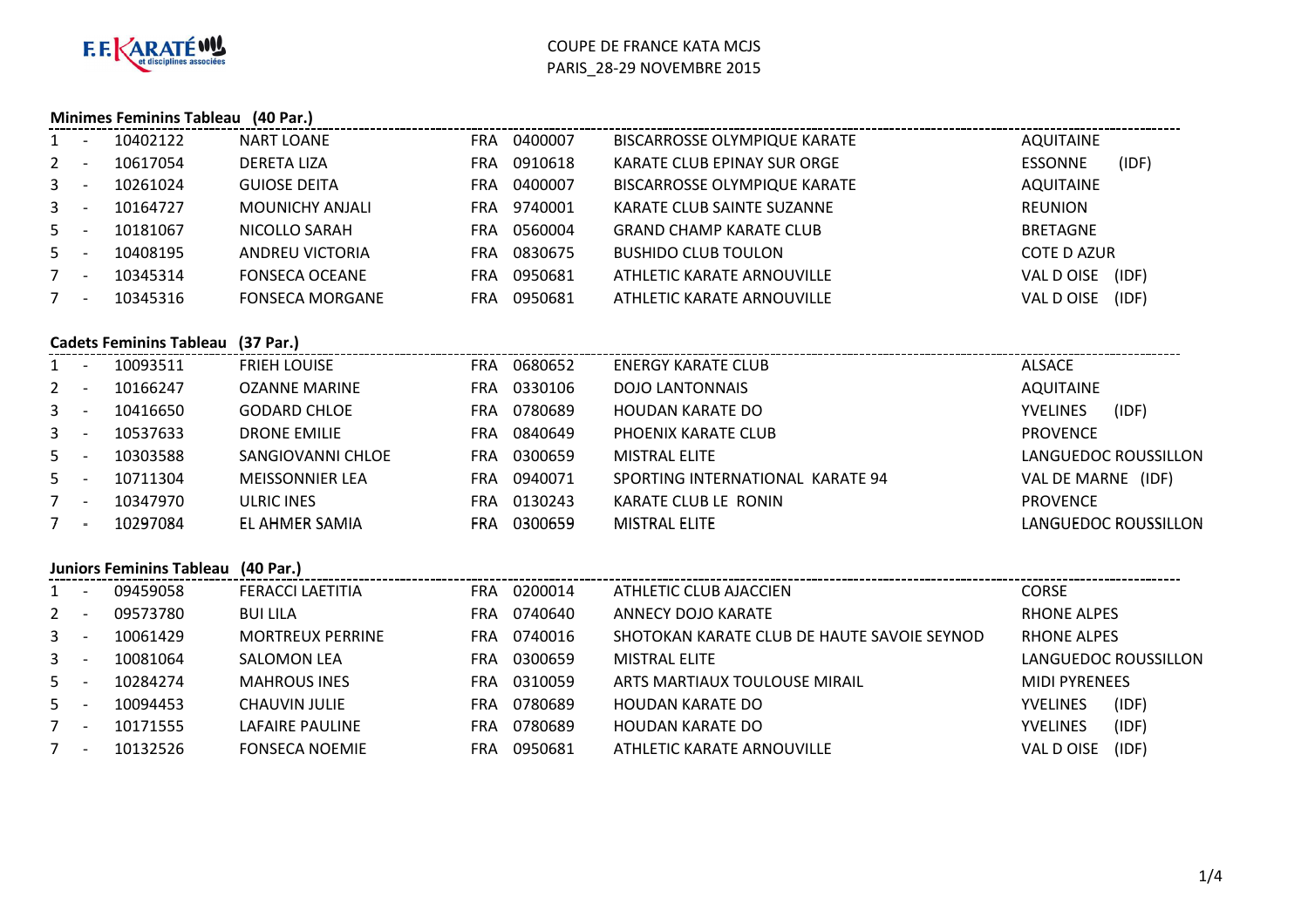

# **Seniors Feminins Tableau (37 Par.)**

| $1 -$          |            | 01350811                                  | FERACCI ALEXANDRA        | FRA 0200014 | ATHLETIC CLUB AJACCIEN            | <b>CORSE</b>          |                    |  |
|----------------|------------|-------------------------------------------|--------------------------|-------------|-----------------------------------|-----------------------|--------------------|--|
| $2 -$          |            | 09433964                                  | <b>JOUJOU EMELINE</b>    | FRA 0920079 | C S M PUTEAUX                     | HAUTS DE SEINE (IDF)  |                    |  |
| $3 - 1$        |            | 09260635                                  | <b>BUI MARIE</b>         | FRA 0740640 | <b>ANNECY DOJO KARATE</b>         | <b>RHONE ALPES</b>    |                    |  |
|                | $3 - 1$    | 09338588                                  | <b>BOUCHET PAULINE</b>   | FRA 0950034 | ASS AMICALE SPORTIVE SARCELLES    | VAL D OISE (IDF)      |                    |  |
| $5 -$          |            | 10568761                                  | <b>GARCIAU NAOMI</b>     | FRA 0370001 | <b>MABUSHI VEIGNE CLUB KARATE</b> | <b>TBO</b>            |                    |  |
| $5 -$          |            | 09137727                                  | PELATAN AURELIE          | FRA 0850005 | FONTENAY KARATE SHOTOKAN          | PAYS DE LA LOIRE      |                    |  |
| $7 -$          |            | 01435348                                  | MIGDALSKI STEPHANIE      | FRA 0910626 | S K B EPINAY SOUS SENART          | ESSONNE               | (IDF)              |  |
| $7 -$          |            | 10422729                                  | LACOMBE SOPHIE           | FRA 0690041 | JUDO CLUB LYON VILLEURBANNE       |                       | <b>RHONE ALPES</b> |  |
|                |            | Minimes Masculins Tableau (63 Par.)       |                          |             |                                   |                       |                    |  |
|                | $1 -$      | 10305014                                  | TRAN FABIEN              | FRA 0930080 | KCVO                              | SEINE ST DENIS (IDF)  |                    |  |
|                | $2 -$      | 10308727                                  | SKRYMA YVAN              | FRA 0590605 | RYU KARATE RUMEGIES               | <b>FLANDRE ARTOIS</b> |                    |  |
|                | $3 - 1$    | 10293428                                  | <b>LAOU HINE QUENTIN</b> | FRA 9740618 | SHOTOKAN K C BOIS NEFLES          | <b>REUNION</b>        |                    |  |
|                | $3 - -$    | 10410890                                  | <b>DENAT JULIEN</b>      | FRA 0380700 | <b>FORME KARATE MARTIAL</b>       |                       | <b>RHONE ALPES</b> |  |
|                | $5 -$      | 10234066                                  | <b>TAS YANIS</b>         | FRA 0850635 | <b>TEAMTAS 85</b>                 | PAYS DE LA LOIRE      |                    |  |
| $5 -$          |            | 10241151                                  | LAFAIRE CLEMENT          | FRA 0780689 | <b>HOUDAN KARATE DO</b>           | YVELINES              | (IDF)              |  |
| $7 -$          |            | 10366805                                  | <b>SKRYMA MAXIME</b>     | FRA 0590605 | <b>RYU KARATE RUMEGIES</b>        | <b>FLANDRE ARTOIS</b> |                    |  |
| $7 -$          |            | 10107978                                  | <b>DULAC PAUL</b>        | FRA 0330106 | <b>DOJO LANTONNAIS</b>            | <b>AQUITAINE</b>      |                    |  |
|                |            | <b>Cadets Masculins Tableau (45 Par.)</b> |                          |             |                                   |                       |                    |  |
|                | $1 -$      | 10247339                                  | <b>NGOAN FRANCK</b>      | FRA 0910626 | S K B EPINAY SOUS SENART          | <b>ESSONNE</b>        | (IDF)              |  |
| $2 -$          |            | 10108192                                  | PREUX VINCENT            | FRA 0910626 | S K B EPINAY SOUS SENART          | <b>ESSONNE</b>        | (IDF)              |  |
|                | $3 - 1$    | 10213278                                  | <b>MINICONI GABRIEL</b>  | FRA 0200014 | ATHLETIC CLUB AJACCIEN            | <b>CORSE</b>          |                    |  |
|                | $3 - -$    | 10221711                                  | <b>NABUCET FLORIAN</b>   | FRA 0910661 | SPORTING KARATE BUDO ELITE        | <b>ESSONNE</b>        | (IDF)              |  |
| 5 <sup>5</sup> | $\sim$ $-$ | 10113621                                  | <b>MROZEK MICKY</b>      | FRA 0370001 | <b>MABUSHI VEIGNE CLUB KARATE</b> | <b>TBO</b>            |                    |  |
| $5 -$          |            | 10169972                                  | <b>GARAY JULIEN</b>      | FRA 0310084 | KARATE CLUB LE VERNET             | <b>MIDI PYRENEES</b>  |                    |  |
| $7 -$          |            | 10431531                                  | <b>RENARD THOMAS</b>     | FRA 0740640 | <b>ANNECY DOJO KARATE</b>         | <b>RHONE ALPES</b>    |                    |  |
|                | $7 -$      | 10295157                                  | <b>HURTEL ENZO</b>       | FRA 0020038 | KARATE CLUB SAINT QUENTINOIS      | <b>PICARDIE</b>       |                    |  |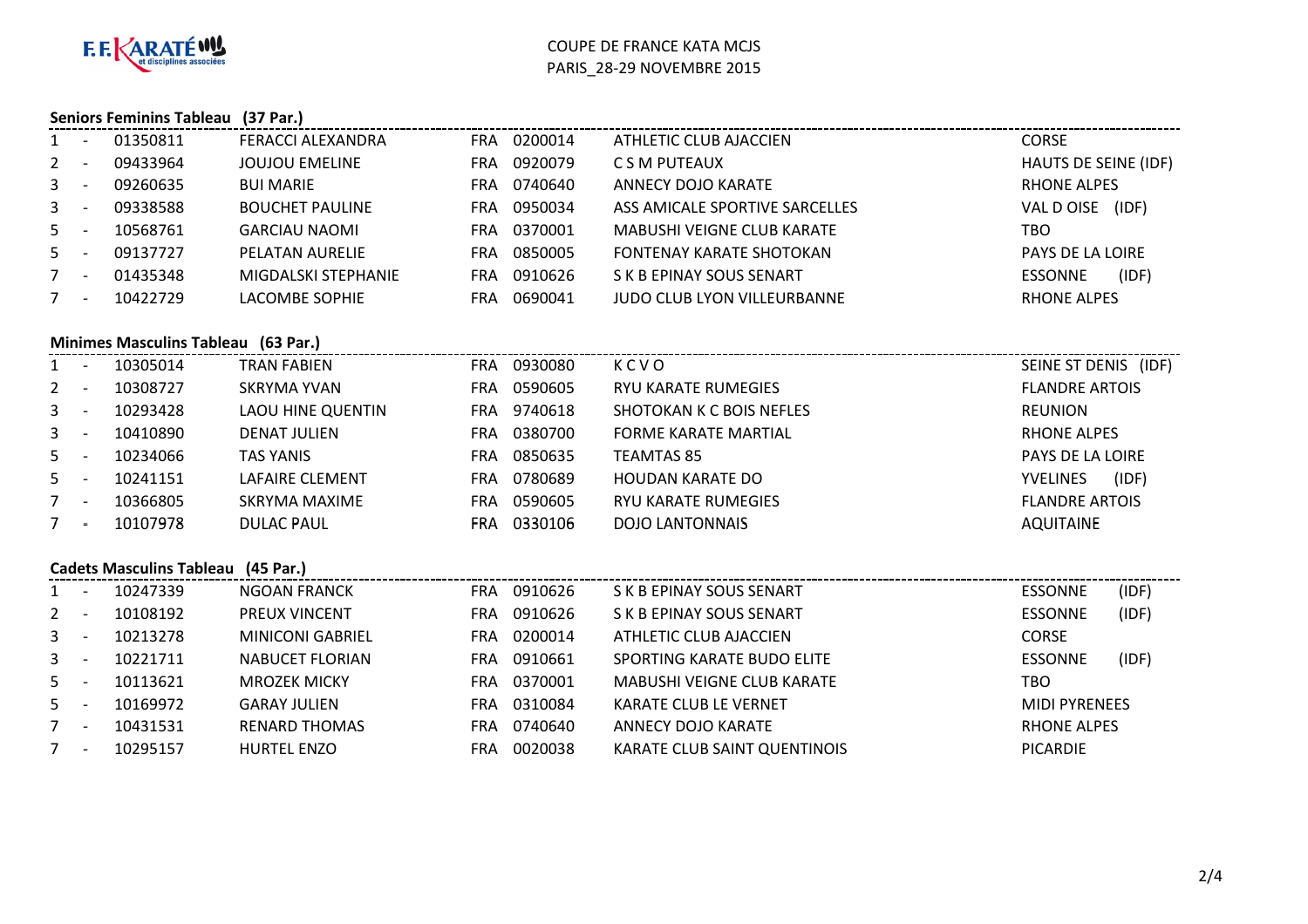

### **Juniors Masculins Tableau (28 Par.)**

| $1 -$   |                          | 09594581                         | <b>TRANIER LOICK</b>    | FRA 0910626           | S K B EPINAY SOUS SENART          | (IDF)<br><b>ESSONNE</b> |
|---------|--------------------------|----------------------------------|-------------------------|-----------------------|-----------------------------------|-------------------------|
| $2 -$   |                          | 09598031                         | RAKOTOSON MAEL          | 0370001<br>FRA        | <b>MABUSHI VEIGNE CLUB KARATE</b> | тво                     |
| $3 - 5$ |                          | 10551489                         | CHETTATI ZAKARIA        | 0750612<br>FRA        | A I S PARIS KARATE CLUB           | (IDF)<br><b>PARIS</b>   |
| $3 -$   |                          | 10067138                         | PLAMONT MARC            | 0620623<br>FRA.       | KARATE CLUB CALAIS                | <b>FLANDRE ARTOIS</b>   |
| $5 -$   |                          | 10315410                         | PRACHANT ALEXANDRE      | 0910661<br>FRA        | SPORTING KARATE BUDO ELITE        | (IDF)<br><b>ESSONNE</b> |
| $5 -$   |                          | 10049307                         | PONS THEO               | 0340091<br>FRA        | SHOTOKAN KARATE CLUB              | LANGUEDOC ROUSSILLON    |
| $7 -$   |                          | 10112979                         | CAFFARELLI MAXIME       | 0300659<br>FRA.       | <b>MISTRAL ELITE</b>              | LANGUEDOC ROUSSILLON    |
| $7 -$   |                          | 10408824                         | LEITE DYLAN             | 0540062<br>FRA        | KARATE DO LONGWY                  | <b>LORRAINE</b>         |
|         |                          | <b>Seniors Masculins Tableau</b> | (56 Par.)               |                       |                                   |                         |
|         |                          | 09298106                         | <b>GEOFFRAY WILLIAM</b> | 0420640<br><b>FRA</b> | KYUDOKAN PILAT                    | RHONE ALPES             |
|         | $\overline{\phantom{a}}$ | 09262313                         | <b>MONTARELLO ENZO</b>  | 0130243<br>FRA.       | KARATE CLUB LE RONIN              | <b>PROVENCE</b>         |

| $2 -$ | 09262313 | MONTARELLO ENZO         |            | FRA 0130243 | KARATE CLUB LE RONIN              | <b>PROVENCE</b>      |       |
|-------|----------|-------------------------|------------|-------------|-----------------------------------|----------------------|-------|
| $3 -$ | 10112128 | NGOAN KEWIN PUTHARAVORN | <b>FRA</b> | 0910661     | SPORTING KARATE BUDO ELITE        | <b>ESSONNE</b>       | (IDF) |
| $3 -$ | 09022610 | NAVARRO TEDDY           | FRA.       | 0840647     | ART KOMBAT                        | <b>PROVENCE</b>      |       |
| $5 -$ | 09254726 | ZEMOURI AHMED           | FRA        | 0930080     | KCVO                              | SEINE ST DENIS (IDF) |       |
| $5 -$ | 09224855 | <b>FARIA AYMERIC</b>    | FRA        | 0690041     | JUDO CLUB LYON VILLEURBANNE       | <b>RHONE ALPES</b>   |       |
| $7 -$ | 10552457 | <b>MAZURAIS DAIVY</b>   | FRA        | 0370001     | <b>MABUSHI VEIGNE CLUB KARATE</b> | тво                  |       |
| $7 -$ | 01479261 | DELAFONTAINE ARNAUD     | FRA        | 0910661     | SPORTING KARATE BUDO ELITE        | <b>ESSONNE</b>       | (IDF) |

## **Equipes Cadets-Juniors Feminines Tableau (11 Par.)**

|       | 0780689 HOUDAN KARATE DO               | FRA | 0780689 | HOUDAN KARATE DO               | (IDF)<br><b>YVELINES</b> |
|-------|----------------------------------------|-----|---------|--------------------------------|--------------------------|
| $2 -$ | 0680618 KARATE CLUB HORBOURG WIHR      | FRA | 0680618 | KARATE CLUB HORBOURG WIHR      | ALSACE                   |
| $3 -$ | 0330106 DOJO LANTONNAIS                | FRA | 0330106 | <b>DOJO LANTONNAIS</b>         | AQUITAINE                |
| $3 -$ | 0300659 MISTRAL ELITE                  | FRA | 0300659 | MISTRAL ELITE                  | LANGUEDOC ROUSSILLON     |
| $5 -$ | 0770004 KARATE CLUB NANTEUIL LES MEAUX | FRA | 0770004 | KARATE CLUB NANTEUIL LES MEAUX | SEINE ET MARNE (IDF)     |
| $5 -$ | 0250017 IPPON KARATE SHOTOKAN          | FRA | 0250017 | <b>IPPON KARATE SHOTOKAN</b>   | <b>FRANCHE COMTE</b>     |
| $7 -$ | 0750780 SEIBUKAN PARIS 12              | FRA | 0750780 | SEIBUKAN PARIS 12              | (IDF)<br><b>PARIS</b>    |